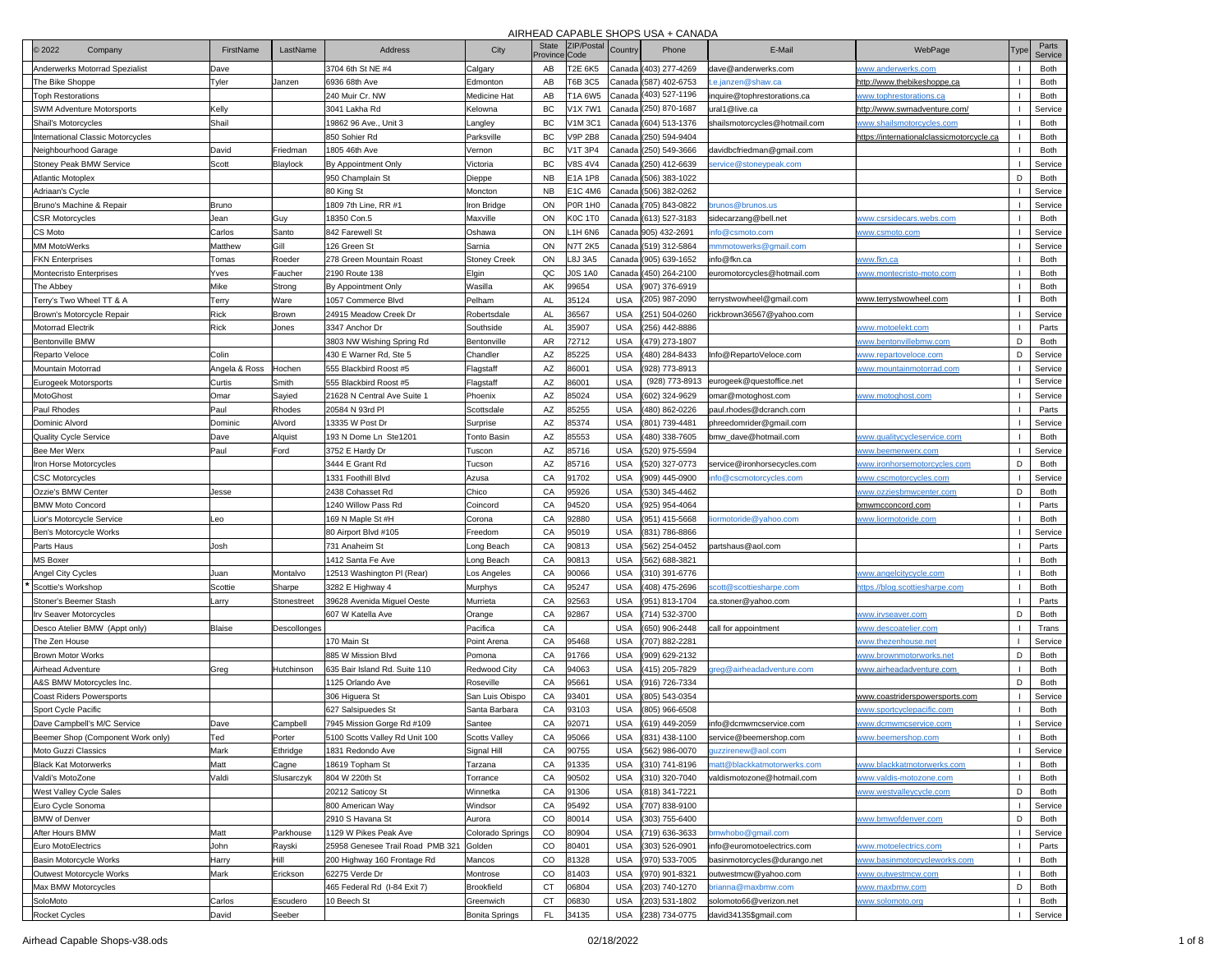| 2022<br>Company                    | FirstName                 | LastName      | <b>Address</b>                         | City            | <b>State</b><br>Province Code | ZIP/Postal | Country    | Phone          | E-Mail                                                    | WebPage                                | Type           | Parts<br>Service |
|------------------------------------|---------------------------|---------------|----------------------------------------|-----------------|-------------------------------|------------|------------|----------------|-----------------------------------------------------------|----------------------------------------|----------------|------------------|
| ron Horse Werks, LLC               | Scottie                   | Cameron       | 17639 Spring Valley Rd.                | Dade City       | <b>FL</b>                     | 22512      | <b>USA</b> | 352) 567-6000  | nfo@ironhorse.net                                         | www.ironhorse.net                      | $\blacksquare$ | Both             |
| Rennsport Motorrad                 | Tom                       | High          | 1755 Lexington Ave Suite 1             | Deland          | FL                            | 32724      | <b>USA</b> | (386) 734-2496 | rennsportmotorrad@cfl.rr.com                              | www.rennsportmotorrad.com              |                | Both             |
| Stan's BMW                         | Stan                      | Freidus       | 2328 NE 19th Dr                        | Gainesville     | FL                            | 32609      | <b>USA</b> | 352) 378-2811  | stansbmw@aol.com                                          | www.stansbmw.com                       | $\mathbf{I}$   | Both             |
| AFI Cycle BMW Repair               | Joe                       | Taffuri       | 135 Everina St Bay #12                 | Jupiter         | FL                            | 33458      | <b>USA</b> | (561) 427-8299 | artfinjoe@aol.com                                         | https://m.facebook.com/aficycles       |                | Both             |
| ong's Cycles                       | Johnny                    | Long          | 800 NW 12th Ave                        | Miami           | FL                            | 33136      | USA        | 305) 325-0775  | notomecca@comcast.net                                     |                                        | $\blacksquare$ | Both             |
| Hap's Cycle Sales                  |                           |               | 2530 17th St                           | Sarasota        | FL                            | 34234      | <b>USA</b> | 941) 365-3443  |                                                           | www.hapscycle.com                      | D              | Both             |
| Dominic Alvord                     | Dominic                   | Alvord        | 931 A1A Beach Blvd                     | St. Augustine   | FL                            | 32080      | USA        | 775) 846-0652  | hreedomrider@gmail.com                                    |                                        |                | Service          |
| Steve's BMW Repair                 | Steve                     | Kadelak       | 3214 Tyson Ave                         | Tampa           | <b>FL</b>                     | 33611      | <b>USA</b> | (813) 839-8705 |                                                           |                                        |                | Both             |
| Hucky's BMW                        | Hans                      | Lowe          | 440 12th St SW                         | Vero Beach      | FL                            | 32962      | USA        | 772) 564-9589  | arts@bmwhucky.com                                         | www.bmwhucky.com                       |                | Parts            |
| Paul's Garage                      | Paul                      | Wilson        | 2025 Marshall Huff Rd                  | Dallas          | GA                            | 30132      | <b>USA</b> | 678) 871-7285  |                                                           |                                        |                | Service          |
| Apex Cycle Shop                    | Rachel & Wes              | Burden        | 210 Foxfire Trail                      | Ellijay         | GA                            | 30536      | <b>USA</b> | 404) 702-4394  | es@apexcycleshop.com                                      | ww.apexcycleshop.com                   |                | Both             |
| <b>Barnsley Motor Werks</b>        | David                     | Woodburn      | 400 Alabama Rd                         | Ephesus         | GA                            | 30170      | <b>USA</b> | 770) 854-9136  |                                                           |                                        |                | Both             |
| <b>Blue Moon Cycle</b>             |                           |               | 752 W Peachtree St                     | Norcross        | GA                            | 30071      | <b>USA</b> | 770) 447-6945  | parts@bluemooncycle.com                                   | www.bluemooncycle.com                  | D              | Both             |
| Vintage Motors LLC                 | "Duck"                    | Koch          | 204 S Sumter                           | Oglethorpe      | GA                            | 31068      | <b>USA</b> | 478) 458-9981  |                                                           |                                        |                | Both             |
| <b>Valdosta M/C Accessories</b>    |                           | Hemby         | 2949 US Highway 41 S                   | Valdosta        | GA                            | 31606      | <b>USA</b> | 229) 247-1268  | valdostacycle@bellsouth.net                               |                                        |                | Both             |
|                                    | Janie & Kirby             |               |                                        |                 | GA                            |            |            |                |                                                           |                                        |                |                  |
| Boxerworks-Service                 | Nathan                    | Mende         | 1461 Greensboro Hwy                    | Watkinsville    |                               | 30677      | <b>USA</b> | 706) 310-0699  | nathan@boxerworks-service.com                             | www.boxerworks-service.com             |                | Service          |
| Ned's Auto & Cycle                 | Jimmy                     | Figgins       | 381 Oak St Box G                       | Riverside       | IA                            | 52327      | <b>USA</b> | 319) 648-3241  | nedsauto@yahoo.com                                        |                                        | $\mathbf{I}$   | Both             |
| Britts & Beemers Bikewerks         | Todd                      | Millican      | 14350 Ranchettes Dr                    | Caldwell        | ID                            | 33067      | USA        | 208) 697-1976  | vrittsandbeemers@cableone.net                             | www.brittsandbeemers.com               |                | Both             |
| Black Wolf Touring & Custom        | Zack & Jennifer           | Witkowsky     | 509 S Dixie Hwy Unit 3                 | Beecher         | Ш                             | 60401      | <b>USA</b> | 708) 476-9070  | nfo@blackwolftandc.com                                    |                                        |                | Both             |
| Motorworks Chicago                 |                           |               | 1901 S Western Ave                     | Chicago         | ш                             | 60608      | <b>USA</b> | 312) 738-4269  |                                                           |                                        |                | Service          |
| Ace Motorcycle & Scooter           | Chad                      | М             | 1042 W Jackson Blvd                    | Chicago         | $\mathbf{I}$                  | 60607      | USA        | (312) 432-0955 |                                                           | <u>www.acemotorcycleandscooter.com</u> |                | Both             |
| Earve Brauer                       | Earve                     | <b>Brauer</b> | 8161 E McGregor Rd                     | Rockford        | $\mathbf{u}$                  | 61102      | USA        | 815) 962-8911  | ockbmw2000@yahoo.com                                      |                                        |                | Service          |
| John Rambow                        | John                      | Rambow        | 3012 Bavarian Ln                       | Rockford        | $\mathbf{u}$                  | 61109      | <b>USA</b> | 815) 298-0498  | bdk4@comcast.net                                          |                                        |                | Service          |
| Don Beverage                       | Don                       | Beverage      | 335 W South St                         | Crown Point     | IN                            | 16307      | <b>USA</b> | 219) 306-1699  | beverager69s@yahoo.com                                    |                                        |                | Service          |
| Guenter Wuest                      | Guenter                   | Wuest         | 6891 W Hwy 150                         | Fredericksburg  | IN                            | 47120      | <b>USA</b> | 502) 345-6895  | ruest@blueriver.net                                       |                                        |                | Service          |
| MotoAria                           | Dean                      | Beaty         | 930 Madison Ave, Suite C               | Louisville      | KY                            | 40204      | <b>USA</b> | 502) 303-5942  | dean@motoaria.com                                         | <u>www.motoaria.com</u>                |                | Service          |
| Chuck House Motor Sports           | Chuck                     | House         | 524 S Clairborne                       | New Orleans     | LA                            | 70112      | <b>USA</b> | 504) 896-9099  |                                                           | www.chuckhousemotorsports.com          |                | Service          |
| Dunbar Eurosport                   | Tom                       |               | 1600 Main St                           | Brockton        | MA                            | 02301      | <b>USA</b> | 508) 583-4380  | pauline@dunbareurosports.com                              | www.dunbareurosports.com               | D              | Both             |
| A. J. Cycle Shop                   |                           |               | 274 Route 2                            | Gill            | MA                            | 01354      | <b>USA</b> | 413) 863-9543  | jcyc@crocker.com                                          | www.ajcycle.com                        | D              | Both             |
| Rocky Point Cycle                  | Bill                      | Blake         | 9 Bonazoli Ave Suite 3                 | Hudson          | MA                            | 01749      | <b>USA</b> | 800) 351-5546  | sales@rockypointcycle.com                                 | www.rockypointcycle.com                |                | Parts            |
| <b>Cycle Tech Motorsports</b>      | Richard                   | George        | 195 Central St                         | Mansfield       | MA                            | 02048      | USA        | 508) 339-3530  | tmsports@aol.com                                          |                                        |                | Service          |
| Duncan's Beemers                   | Paul                      |               | 13 Brown St #C                         | Maynard         | MA                            | 01754      | <b>USA</b> | 978) 897-2697  | baul@duncansbeemers.com                                   | www.duncansbeemers.com                 |                | Both             |
| Mass Boxer Works                   | Rick                      | Miller        | 11 Shore Dr                            | Spencer         | MA                            | 01562      | <b>USA</b> | 919) 530-9456  | nfo@massboxerworks.com                                    | www.massboxerworks.com                 |                | Service          |
| TT Cycle                           | Tom                       | Trumbull      | 419 N Exeter St                        | Baltimore       | <b>MD</b>                     | 21202      | <b>USA</b> | 410) 276-6530  | m986@gmail.com                                            |                                        |                | Service          |
| Speed's Cycle                      |                           |               | 5820 Washington Blvd                   | Elkridge        | <b>MD</b>                     | 21075      | USA        | 410) 379-0106  |                                                           | www.speedscycle.com                    |                | Service          |
| <b>Battley Cycles</b>              |                           |               | 7830 Airpark Rd                        | Gaitherburg     | <b>MD</b>                     | 20879      | <b>USA</b> | 301) 948-4581  | nfo@battley.com                                           | www.battley.com                        | D              | Both             |
| Bob's BMW                          | Bob                       | Henig         | 10720 Guilford Rd                      | Jessup          | <b>MD</b>                     | 20794      | <b>USA</b> | 301) 497-8949  |                                                           | ww.bobsbmw.com                         | D              | Both             |
| Mark Delaney                       | Mark                      | Delaney       | 454 Oakton Rd                          | Odenton         | <b>MD</b>                     | 21113      | <b>USA</b> | 410) 458-3850  | mark@pxrec.com                                            | <u>by appointment only</u>             |                | Both             |
| <b>Street Cycles</b>               |                           |               | 405 US Route 1                         | Falmouth        | ME                            | 04105      | <b>USA</b> | 207) 781-4763  |                                                           | <u>www.streetcycles.com</u>            |                | Both             |
| Detroit Iron Cycles                |                           |               | 10325 Highland Rd                      | White Lake      | MI                            | 18386      | <b>USA</b> | 248) 342-8225  | letroitironcycles@gmail.com                               |                                        |                | Service          |
| CAC Vintage Vintage Motorcycle Svc |                           |               | 200 Adams Ave S                        | Cologne         | MN                            | 55322      | <b>USA</b> | 952) 466-2221  | eamzman@yahoo.com                                         |                                        |                | Service          |
| Judson Cycle                       |                           |               | 211 E Highway 60                       | Lake Crystal    | MN                            | 56055      | <b>USA</b> | 507) 726-2222  | udsoncycle@aol.com                                        | www.judsoncyclesales.com               | D              | Both             |
| The BMW Guy                        | Kevin                     | Johnson       | 2360 Walnut Creek Dr                   | Stillwater      | MN                            | 55082      | <b>USA</b> | 651) 775-5596  | ajohnson126@gmail.com                                     |                                        |                | Service          |
| <b>BMW Motorcycle Service</b>      | Charlie                   | Johnson       | 18145 Hummingbird Rd                   | Wayzata         | MN                            | 55391      | USA        | 952) 449-0357  |                                                           |                                        |                | Service          |
| Engle Motors Inc.                  |                           |               | 6633 E Truman Rd                       | Kansas City     | MO                            | 64126      | <b>USA</b> | 816) 241-7554  |                                                           | www.englemotors.com                    | D              | Both             |
| Forever Endeavor Cycles            | David                     | Clark         | 518 E Osage                            | Pacific         | MO                            | 33069      | USA        | 636) 257-8343  | daveclark@abcbmw.com                                      | www.abcbmw.com                         |                | Both             |
| Gateway BMW                        | Bob                       | Honz          | 2690 Masterson Ave Suite 300           | <b>St Louis</b> | <b>MO</b>                     | 33114      | <b>USA</b> | (314) 427-9090 |                                                           | <u>www.gatewaybmw.com</u>              | D              | Both             |
| Bench Mark Works                   | Craig                     | Vechorik      | 3400 Earles Fork Rd                    | Sturgis         | <b>MS</b>                     | 39769      | <b>USA</b> | 662) 465-6444  | /echbmw@aol.com                                           | www.benchmarkworks.com                 |                | Both             |
| John's Motorcycle & ATV Werks      | John                      | Munch         | 208 Commerce St                        | Missoula        | MT                            | 59808      | <b>USA</b> | 406) 593-9197  | johnswerks@gmail.com                                      |                                        |                | Both             |
| Bob's Motorwerks LLC               | Bob                       | Clement       | 132 Blanchard Butte Rd                 | Roberts         | MT                            | 59070      | USA        | 406) 445-2044  | bmwmontana@aol.com                                        |                                        |                | Both             |
| Motorrad Unlimited                 | Ivan                      | Messina       | 515 McDowell St Unit 4                 | Asheville       | <b>NC</b>                     | 28803      | <b>USA</b> | (828) 505-0927 | service@motorradavl.com                                   | www.motorradavl.com                    | $\mathbf{I}$   | Both             |
| <b>Bombars Beemers</b>             | Peter                     | Bombar        | 127-B Wolfpack Ln                      | Durham          | NC                            | 27704      | <b>USA</b> | (919) 450-7450 | pbombar@hotmail.com                                       | www.bombarsbeemers.com                 | $\mathbf{I}$   | Both             |
| Carolina Euro                      |                           |               | 2407 Greengate Dr                      | Greensboro      | <b>NC</b>                     | 27406      | <b>USA</b> | (336) 272-4269 | info@ridecarolina.com                                     | www.carolinaeuro.com                   | D              | Both             |
| SMC Inc.                           | Andy                      | Rounds        | 408 Plaza Dr                           | Harrisburg      | NC                            | 28075      | <b>USA</b> | (704) 455-2434 | info@smcspec.com                                          | www.smcspec.com                        |                | Both             |
| Mr. Beemer                         | Jonas                     | Ross          | PO Box 254                             | Willow Spring   | <b>NC</b>                     | 27592      | USA        | (919) 749-3987 | nrbeemernc@gmail.com                                      |                                        |                | Service          |
| Barrington Motor Works LLC         | Chris & Barbara Betjemann |               | 216 Canaan Back Rd                     | Barrington      | <b>NH</b>                     | 03825      | USA        | (603) 664-2673 | nfo@barringtonmotorworks.com                              |                                        |                | Service          |
| Affordable Beemer Services         |                           |               | 640 Mast Rd (Rte 114a)                 | Manchester      | <b>NH</b>                     | 03102      | USA        | 603) 673-3120  | chris@affordablebeemerservices                            | www.affordablebeemerservices.com       |                | Service          |
|                                    | Jim                       | Pidgeon       |                                        | Manchester      | <b>NH</b>                     | 03103      | USA        | (603) 668-5093 |                                                           |                                        |                | Both             |
| Jim Pidgeon<br>Second Wind BMW     | Darrell                   |               | By Appointment Only<br>25 Craftsman Ln |                 | <b>NH</b>                     | 03054      | USA        | (603) 598-2697 | nousemanpidgeon@comcast.net<br>indeadmotorbikes@gmail.com |                                        | D              | Both             |
|                                    |                           |               |                                        | Merrimack       |                               |            |            |                |                                                           | <u>www.secondwindbmw.com</u>           | D              |                  |
| Max BMW Motorcycles                |                           |               | 209 Lafayette Rd (Route 1)             | North Hampton   | <b>NH</b>                     | 03862      | USA        | (603) 964-2877 |                                                           | www.maxbmw.com                         |                | Both             |
| Bavarian Heritage Werks            | Dwayne                    | Robichaud     | 21 Sims Ave                            | Portsmouth      | <b>NH</b>                     | 03808      | USA        | (603) 842-1126 | r4bmw@comcast.net                                         |                                        |                | Both             |
| MG Cycle                           | Mike                      | Kowal         | 40 Vienna Rd                           | Howell          | NJ                            | 07731      | <b>USA</b> | (732) 886-6445 | mgcycles@verizon.net                                      |                                        | D              | Both             |
| Sandia BMW                         |                           |               | 6001 Pan American Fwy NE               | Albuquerque     | <b>NM</b>                     | 87109      | USA        | (505) 884-0066 | iohn.iordan@sandiabmw.com                                 | www.sandiabmwmotorcycles.com           |                | Both             |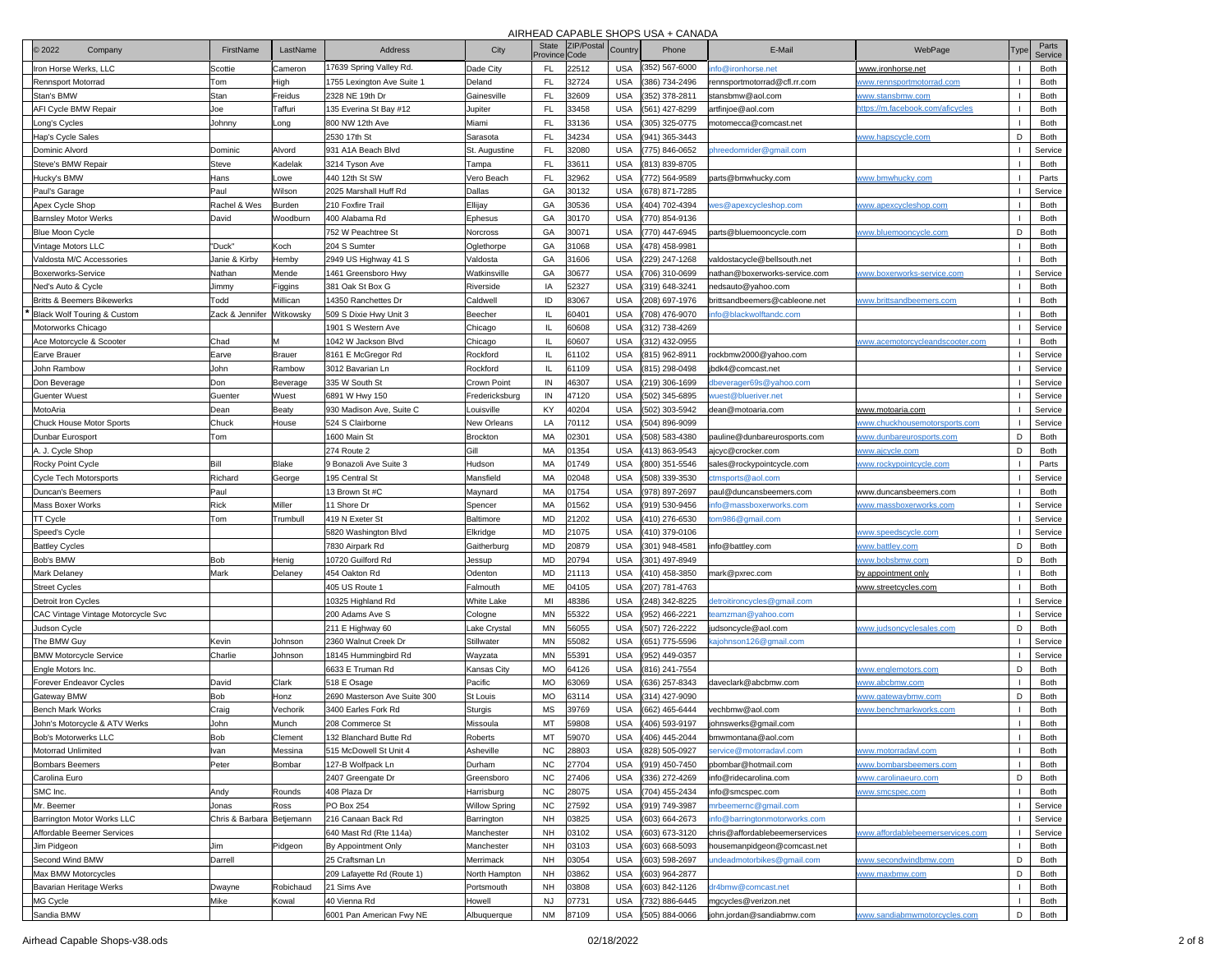| 2022<br>Company                                | FirstName              | LastName         | <b>Address</b>                               | City                             | <b>State</b><br>Province | ZIP/Posta<br>Code | Country                  | Phone                            | E-Mail                                                 | WebPage                                                   | Туре         | Parts<br>Service |
|------------------------------------------------|------------------------|------------------|----------------------------------------------|----------------------------------|--------------------------|-------------------|--------------------------|----------------------------------|--------------------------------------------------------|-----------------------------------------------------------|--------------|------------------|
| Centaur Cycles & Scooters                      | Richard                | Meltz            | 3232 Cerrillos Rd                            | Santa Fe                         | <b>NM</b>                | 37507             | <b>USA</b>               | (505) 471-5481                   |                                                        | www.centaurcyclesandscooters.com                          |              | Both             |
| Executive Automotive                           | Salvatore              | Perno            | 3215 Rufina St                               | Santa Fe                         | <b>NM</b>                | 87507             | <b>USA</b>               | (505) 474-7500                   | marc@exautosf.com                                      | www.exautosf.com                                          |              | Both             |
| <b>OCD Custom Cycles</b>                       | Frances & Marc   Beyer |                  | 1315 Rufina St                               | Santa Fe                         | <b>NM</b>                | 87507             | <b>USA</b>               | (505) 428-0646                   |                                                        | www.ocdcustomcycles.com                                   |              | Service          |
| Mesa Classic Moto                              | Charlie                | Rafferty         | 135 E Milky Way Rd                           | Taos                             | <b>NM</b>                | 37571             | <b>USA</b>               | (575) 741-0878                   | harlie.rafferty@gmail.com                              |                                                           |              | Service          |
| Sierra Motorcycles, Inc.                       | Scott                  | McKay - Svc      | 1380 Kieppe Ln                               | Sparks                           | <b>NV</b>                | 89431             | <b>USA</b>               | (775) 355-0655                   |                                                        | <u>www.sierrabmw.com</u>                                  | D            | Both             |
| Moto Borgotaro Inc.                            | Peter                  | Boggia           | 97 Union St                                  | Brooklyn                         | <b>NY</b>                | 11231             | <b>USA</b>               | (347) 844-9090                   | notoborgotaro@yahoo.com                                | www.motoborgotaro.com                                     |              | Both             |
| Airhead Restorations                           | Jim                    | Sylvia           |                                              | Buffalo                          | <b>NY</b>                |                   | <b>USA</b>               | (716) 891-5377                   |                                                        | www.airheadrestorations.com                               |              | Service          |
| Max BMW Motorcycles                            |                        |                  | 845 Hoosick Rd (I-87 Exit 7)                 | <b>Brunswick</b>                 | <b>NY</b>                | 12180             | <b>USA</b>               | (518) 279-3040                   | ony@maxbmw.com                                         | <u>www.maxbmw.com</u>                                     | D            | Both             |
| <b>Country Rode Motowerks</b>                  | Art                    | Elting           | 286 Macedon Center Rd                        | Fairport                         | <b>NY</b>                | 14450             | <b>USA</b>               | (585) 421-0480                   | :ountryrode@msn.com                                    | <u>wwwcountryrode.com</u>                                 | D            | Both             |
| Heid's BMW-Hodaka                              | Terri                  | Heid             | 2033 Garnet Lake Rd N                        | Johnsburg                        | <b>NY</b>                | 12843             | <b>USA</b>               | (518) 251-2110                   | hihobmw@frontiernet.net                                |                                                           |              | Both             |
| Beemer Barn                                    | Glen                   | Neubauer         | 3110 Johnson Creek Rd                        | Middleport                       | <b>NY</b>                | 14105             | <b>USA</b>               | (716) 735-3458                   |                                                        |                                                           |              | Service          |
| Cadre Cycle                                    | Enzo                   | Miller           | 11121 Deerfield Rd Unit D                    | <b>Blue Ash</b>                  | OH                       | 45242             | <b>USA</b>               | (513) 522-7300                   | enzomiller@hotmail.com                                 | www.cadrecycle.com                                        | $\mathbf{I}$ | Both             |
| Autobahn Craftwerks                            | enny                   |                  | 4111 Spring Grove Ave                        | Cincinnati                       | OH                       | 45223             | <b>USA</b>               | (513) 591-2629                   | autobahn@fuse.net                                      | <u>www.autobahn-craftwerks.com</u>                        | -1           | Both<br>ਾਦਾ vਾਹ  |
| Miami Cycle Works                              |                        |                  | 11121 Deerfield Rd Unit D                    | Cincinnati                       | OH                       | 15202             | <b>USA</b>               | (513) 522-7200                   |                                                        | <u>www.miamicycleworks.com</u>                            |              |                  |
| Re-Psycle                                      |                        |                  | 240 W Columbus St                            | Lithopolis                       | OH                       | 43136             | <b>USA</b>               | (614) 837-1160                   | bmwparts@re-psycle.com                                 | www.re-psycle.com                                         |              | Parts            |
| Cobb BMW & H-D Repair                          | Turp                   | Cobb             | 1301 Brownell Ave                            | Lorain                           | OH                       | 44052             | <b>USA</b>               | (440) 244-6881                   | cobbhdrepair@myway.com                                 |                                                           |              | Service          |
| Steve Prokop                                   | Steve                  | Prokop           | 420 SW 7th St                                | Dundee                           | OR                       | 97115             | <b>USA</b>               | (503) 538-8120                   | stevesbmw@msn.com                                      |                                                           |              | Service          |
| <b>BMW Motorcycles of Western Oregon</b>       | Madeln & Scott         | Russell          | 2891 W 11th Ave                              | Eugene                           | <b>OR</b>                | 97402             | <b>USA</b>               | (541) 338-0269                   |                                                        | www.emcwor.com                                            | D            | Both             |
| Murph's BMW Service                            | Charles                | Murphy           | 88 Maxwell Rd                                | Eugene                           | <b>OR</b>                | 97401             | <b>USA</b>               | (541) 689-9954                   | nurphyslawinc@comcast.net                              | ww.murphsbmw.com                                          |              | Both             |
| Hansen's BMW                                   |                        |                  | 3598 S Pacific Hwy                           | Medford                          | OR                       | 97501             | <b>USA</b>               | (541) 535-3342                   |                                                        | ww.hansensmc.com                                          | D            | Both             |
| Independent Motorcycle Repair                  | Jonas                  |                  | 1623 Main St                                 | Philomath                        | OR                       | 97370             | <b>USA</b>               | (541) 929-6493                   |                                                        |                                                           |              | Both             |
| <b>Cheshire Motorsports</b>                    | Daric                  | Cheshire         | 4121 SE 60th Ave                             | Portland                         | <b>OR</b>                | 97206             | <b>USA</b>               | (503) 231-2769                   | dcheshire@att.net                                      | <u>www.cheshiremotorsports.com</u>                        |              | Both             |
| Boxer Moto                                     | Ted                    | Witting          | By appointment - Industrial Park             | Portland                         | <b>OR</b>                |                   | <b>USA</b>               | (503) 206-9847                   | boxer@boxer-moto.com                                   | <u>www.boxer-moto.com</u>                                 |              | Both             |
| BMW Motorcycles of Western Oregon              |                        |                  | 12010 SW Garden PL<br>160 Wickersham Rd      | Tigard                           | OR                       | 97223             | <b>USA</b>               | (503) 597-7097                   |                                                        | <u>ww.bmcwor.com</u>                                      | D            | Both             |
| Nissley Motor Co.<br><b>Wheaton Motorwerks</b> | John                   | Nissley          |                                              | Bainbridge                       | PA                       | 17502             | <b>USA</b>               | (717) 426-3366                   | iissley@dejazzd.com                                    |                                                           |              | Both             |
|                                                | Clay                   | Wheaton          | 798 Dorlan Mill Rd Unit M2                   | Downington                       | PA<br>PA                 | 19335             | <b>USA</b>               | (484) 693-0084                   | fo@wheatonmotorwerks.com                               |                                                           |              | Service          |
| Craig Immel                                    | Craig                  | Immel            | 132 O'Bryan Rd                               | Greensburg<br><b>Honey Brook</b> | PA                       | 15601<br>19344    | <b>USA</b><br><b>USA</b> | (412) 759-1726                   | raigimmel@comcast.net                                  |                                                           |              | Both             |
| Long's Mechanical Services                     | Randy                  | Long             | 74 Risbon Rd                                 |                                  | PA                       | 19106             | <b>USA</b>               | (610) 286-5870                   |                                                        |                                                           |              | Both             |
| Spare Parts<br>Hermy's BMW & Triumph           | Roland<br>Herman       | Sotello<br>Baver | 406 Vine St<br>Route 61                      | Philadelphia<br>Port Clinton     | PA                       | 19549             | <b>USA</b>               | (215) 922-2214                   | sparepartscompany@gmail.com                            | ttp://sparepartsco.us/                                    | D            | Service<br>Both  |
| Rubber Chicken Racing Garage                   | Tom                    | Cutter           |                                              | Yardley                          | PA                       | 19067             | <b>USA</b>               | (610) 562-7303<br>(215) 321-7944 | rob@hermys.com (parts)<br>ubberchickenracing@gmail.com | <u>ww.hermys.com</u><br>www.rubberchickenracinggarage.com |              | Both             |
| Razee Motorcycle Center                        |                        |                  | 1360 Colony Way<br>730 Tower Hill Rd (Rte 1) | N Kingstown                      | R <sub>1</sub>           | )2852             | <b>USA</b>               | (401) 295-5837                   |                                                        | www.razeemotorcycle.com                                   | D            | Both             |
| <b>Bill Gasque</b>                             | Bill                   | Gasque           | Appointment Only                             | Conway                           | SC                       | 29526             | <b>USA</b>               | (843) 902-2434                   | emomoman@gmail.com                                     |                                                           | $\mathbf{I}$ | Service          |
| Trophy Moto LLC                                |                        | McAfee           | 1818 N pleseantburg Dr                       | Greenville                       | SC                       | 29609             | <b>USA</b>               | (864) 380-5081                   | ophymoto@charter.net                                   |                                                           |              | Service          |
| Machinery & Design                             | Troy<br>Clanton        | Austell          | 351 Porsche Dr                               | Lexington                        | SC                       | 29072             | <b>USA</b>               | (803) 808-2445                   | nadco29072@gmail.com                                   |                                                           |              | Both             |
| A Best Deal Cycles                             | Red                    | Gardner          | 10554 Clemson Blvd                           | Seneca                           | SC                       | 29678             | USA                      | (864) 985-1774                   | edzbmw@gmail.com                                       |                                                           |              | Service          |
| Memphis Motor Werks                            | .eo                    | Goff             | 9063 Macon Rd                                | Cordova                          | <b>TN</b>                | 38106             | USA                      | (901) 757-1009                   |                                                        | www.memphismotorwerks.com                                 |              | Both             |
| <b>Red Barn Beemers</b>                        |                        |                  | 9528 Middlebrook Pike                        | Knoxville                        | <b>TN</b>                | 37931             | <b>USA</b>               | (865) 804-8730                   |                                                        |                                                           |              | Both             |
| <b>Bloodworth Motorsports</b>                  |                        |                  | 288 White Bridge Pike                        | Nashville                        | <b>TN</b>                | 37209             | <b>USA</b>               | (615) 321-3311                   |                                                        |                                                           | D            | Both             |
| Lovekraft Motorwerks                           | Dominic                | ovekraft         | 816 S Sylvania Ave                           | Fort Worth                       | <b>TX</b>                | 76111             | <b>USA</b>               | (817) 877-5900                   | vekraftmotorwerks@gmail.com                            |                                                           |              | Both             |
| Zepplin Moto                                   | Will                   | Spoor            | 3215 Sherman St                              | Houston                          | <b>TX</b>                | 77002             | <b>USA</b>               | (832) 741-4737                   | willspoor@gmail.com                                    | <u>www.warbikerestoration.com</u>                         | $\mathbf{I}$ | Both             |
| MPH Cycles Inc.                                | Mike                   | Haven            | 16510 Park Row                               | Houston                          | <b>TX</b>                | 77084             | <b>USA</b>               | (281) 647-6557                   | mike@mphcycles.com                                     | ww.mphcycles.com                                          |              | Both             |
| Tom Cox                                        | Tom                    | Cox              | 1440 Nashua St                               | Houston                          | <b>TX</b>                | 77008             | <b>USA</b>               | (832) 541-5197                   |                                                        |                                                           |              | Both             |
| Martindale Motorcycle Works                    | Mikey                  |                  | 632 NW River Rd                              | Martindale                       | <b>TX</b>                | 78655             | <b>USA</b>               | (512) 357-2842                   | info@martindalemotorcycleworks                         | www.martindalemotorcycleworks.com                         | $\mathbf{I}$ | Parts            |
| Boxers by Bruce                                | <b>Bruce</b>           | Davidson         | 3620-4 Graves Blvd                           | Pantego                          | <b>TX</b>                | 76013             | <b>USA</b>               | (817) 265-8065                   | boxerbruce@msn.com                                     |                                                           | $\mathbf{I}$ | Both             |
| <b>Gulf Coast BMW</b>                          |                        |                  | 1210 College Ave                             | S Houston                        | <b>TX</b>                | 77587             | <b>USA</b>               | (713) 944-7951                   |                                                        | www.qulfcoastmotorcycle.com                               | D            | Both             |
| BMW Motorcycles of Salt Lake City              |                        |                  | 215 N Redwood Rd                             | N Salt Lake                      | UT                       | 84054             | <b>USA</b>               | (801) 936-4600                   |                                                        | www.bmwtriumphsaltlake.com                                | D            | Both             |
| Rootsman Restorations                          | Steven                 | Seftel           | 5226 S Commerce Dr #4                        | Salt Lake City                   | UT                       | 84107             | <b>USA</b>               | 801) 265-2444                    | socastevie@yahoo.com                                   |                                                           |              | Both             |
| Bavarian Motorcycle Workshop                   | Ron                    | Schmidt          | 427 N 300 W                                  | Salt Lake City                   | UT                       | 84103             | USA                      | (801) 359-1269                   | ron@bavarianmotorcycleworkshop.com                     | www.bavarianmotorcycleworkshop.com                        |              | Both             |
| <b>BMW Motorcycles of Utah</b>                 |                        |                  | 339 W 9000 South                             | Sandy                            | UT                       | 84070             |                          | USA (801) 618-2700               |                                                        | <u>www.bmwmotorcyclesofutal</u>                           | D.           | Both             |
| <b>EUBMW</b>                                   | Khanh                  | Nguyen           | 3025 Colvin St                               | Alexandria                       | VA                       | 22314             | USA                      | (571) 294-2386                   |                                                        |                                                           |              | Both             |
| Virginia Motorrad                              | Anton                  | argiader         | 670 Rio Road East                            | Charlottesville                  | VA                       | 22901             | <b>USA</b>               | (434) 295-0496                   |                                                        | www.largiader.com/shop                                    | $\mathbf{I}$ | Both             |
| Morton's BMW                                   |                        |                  | 5099A Jefferson Davis Hwy                    | Fredericksburg                   | VA                       | 22408             | <b>USA</b>               | (540) 891-9844                   |                                                        | ww.mortonsbmw.com                                         | D            | Both             |
| Morto Europa                                   | Dave                   | Carmean          | 4129A Fox Hunter Ln                          | Mechanicsville                   | VA                       | 23111             | <b>USA</b>               | (804) 516-9919                   | notoeuropa2011@gmail.com                               |                                                           |              | Both             |
| Gridlock Motors                                | George                 | Mangicaro        | 7155 Opal Rd                                 | Warrenton                        | VA                       | 20186             | <b>USA</b>               | (571) 318-2472                   | eorge@gridlockmotors.com                               | http://www.gridlockmotors.com/                            |              | Both             |
| Lynde Motorsports                              | Stanley                | Lynde            | 79 Flat St                                   | Brattleboro                      | VT                       | 05301             | USA                      | (802) 254-8554                   | lyndemotorsports@yahoo.com                             | www.lyndemotorsports.com                                  |              | Both             |
| Miracle Energy Systems                         | Stephen                | Miracle          | 645 Barnes Rd                                | Montpelier                       | VT                       | 05602             | <b>USA</b>               | (802) 223-3524                   | miraclevt@gmail.com                                    |                                                           |              | Service          |
| Nickwackett Garage                             | Bud                    | Provin           | 4814 Rte 7 Box 562                           | Pittsford                        | VT                       | 05763             | <b>USA</b>               | (802) 483-2460                   | budprovin@hotmail.com                                  | www.thenickwackettgarage.com                              |              | Both             |
| Brian Billings Racing Products                 | Brian                  | <b>Billings</b>  | 9119 N State St                              | Bellingham                       | <b>WA</b>                | 98225             | USA                      | (360) 734-3929                   | bbrp@hotmail.com                                       |                                                           |              | Service          |
| Foreign Auto Clinic                            | Tommy                  | Ryser            | 1240 Peace Portal Dr                         | Blaine                           | <b>WA</b>                | 98230             | USA                      | (360) 332-6260                   |                                                        |                                                           |              | Service          |
| Back Roads Cycle                               | Ziggy                  | Naffziger        | 1622 172nd St NE                             | Marysville                       | <b>WA</b>                | 98271             | USA                      | (360) 454-0282                   |                                                        |                                                           |              | Service          |
| South Sound BMW Motorcycles                    |                        |                  | 3605 20th St E                               | Fife                             | <b>WA</b>                | 98424             | USA                      | (253) 922-2004                   |                                                        | ww.southsoundbmw.com                                      | D            | Both             |
| <b>Brooks Motor Works</b>                      | Kevin                  | <b>Brooks</b>    | unlisted                                     | Olympia                          | <b>WA</b>                |                   |                          | USA (360) 413-5928               |                                                        | www.brooksmotorworks.com                                  |              | Service          |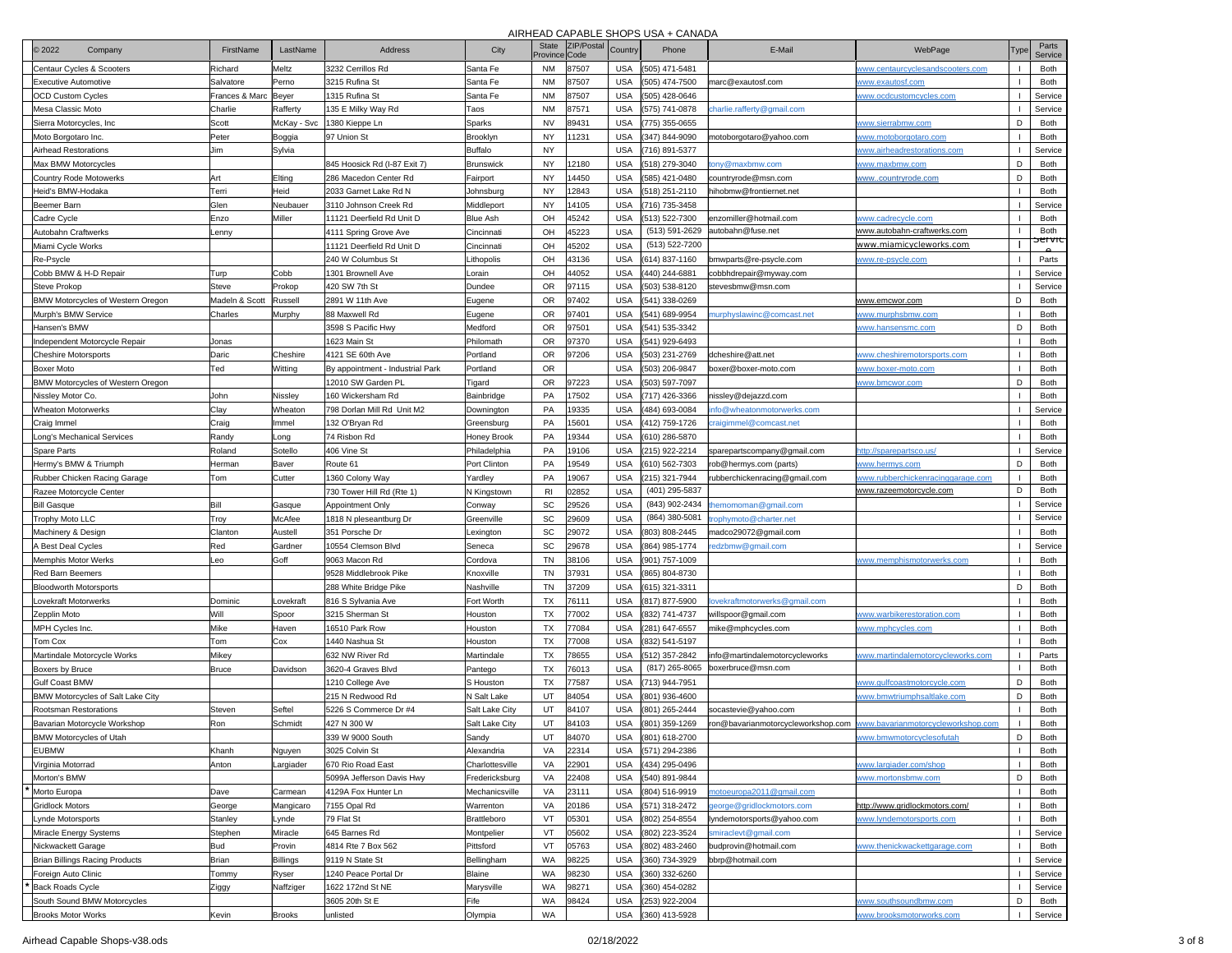| C 2022<br>Company                   | FirstName | LastName     | Address               | City              | State<br>Province Code | are ZIP/Postal Country | Phone              | E-Mail                       | WebPage                           | Type | Parts<br>Service |
|-------------------------------------|-----------|--------------|-----------------------|-------------------|------------------------|------------------------|--------------------|------------------------------|-----------------------------------|------|------------------|
| Ride West BMW                       |           |              | 8100 Lake City Way NE | Seattle           | <b>WA</b>              | 98115                  | USA (206) 527-5511 |                              | www.ridewest.com                  |      | Both             |
| Vallantine Motor Works              | Mick      | Vallantine   | 3909 Aurora Ave N     | Seattle           | <b>WA</b>              | 98103                  | USA (206) 781-7945 | bmw@vmwmotorcycles.com       | www.vmwmotorcycles.com            |      | Service          |
| Motorcycle Classics                 | Chris     | Hughes       | By appointment only   | Spokane           | <b>WA</b>              | 99217                  | USA (509) 928-3261 | motorcycleclassics@yahoo.com |                                   |      | Service          |
| Nick's BMW                          |           |              | 2246 Mid Valley Dr    | De Pere           | WI                     | 54115                  | USA (920) 347-9144 | lim@nicksbmw.com             | www.nicksbmw.com                  |      | Both             |
| Thoroughbred Cycles                 | Glen      | Bishop       | W3928 County Rd A     | Elkhorn           | WI                     | 53121                  | USA (262) 642-7111 | tbcycles@ticon.net           | www.thoroughbred-cycles.com       |      | Service          |
| Thunder Road Motorcycle Shop        |           | Barnett      | 8821 First St         | <b>Glen Haven</b> | WI                     | 53810                  | USA (608) 794-2198 | thunderroad@tds.net          |                                   |      | Service          |
| Anshutz Motorsports                 | Randy     | Boris        | 1540 N 24th St        | Manitowoc         | WI                     | 54220                  | USA (920) 686-9399 |                              | www.anschutzmotorsports.com       |      | Both             |
| <b>BMW Motorcycles of Milwaukee</b> |           |              | 7016 N 76th St        | Milwaukee         | WI                     | 53223                  | USA (414) 358-2465 |                              | www.bmwmotorcyclesofmilwaukee.com |      | Both             |
| Motor West Inc.                     | Matthew   | <b>Quirk</b> | 3211 W Senator Ave    | Milwaukee         | WI                     | 53216                  | USA (414) 875-8787 | motorwest@sbcqlobal.net      | www.motorwestmotorcycles.com      |      | Service          |
| The Shop Milwaukee                  |           |              | 2631 S Greeley        | Milwaukee         | WI                     | 53207                  | USA (414) 276-6686 | theshop@theshopmilwaukee.com | www.theshopmilwaukee.com          |      | Service          |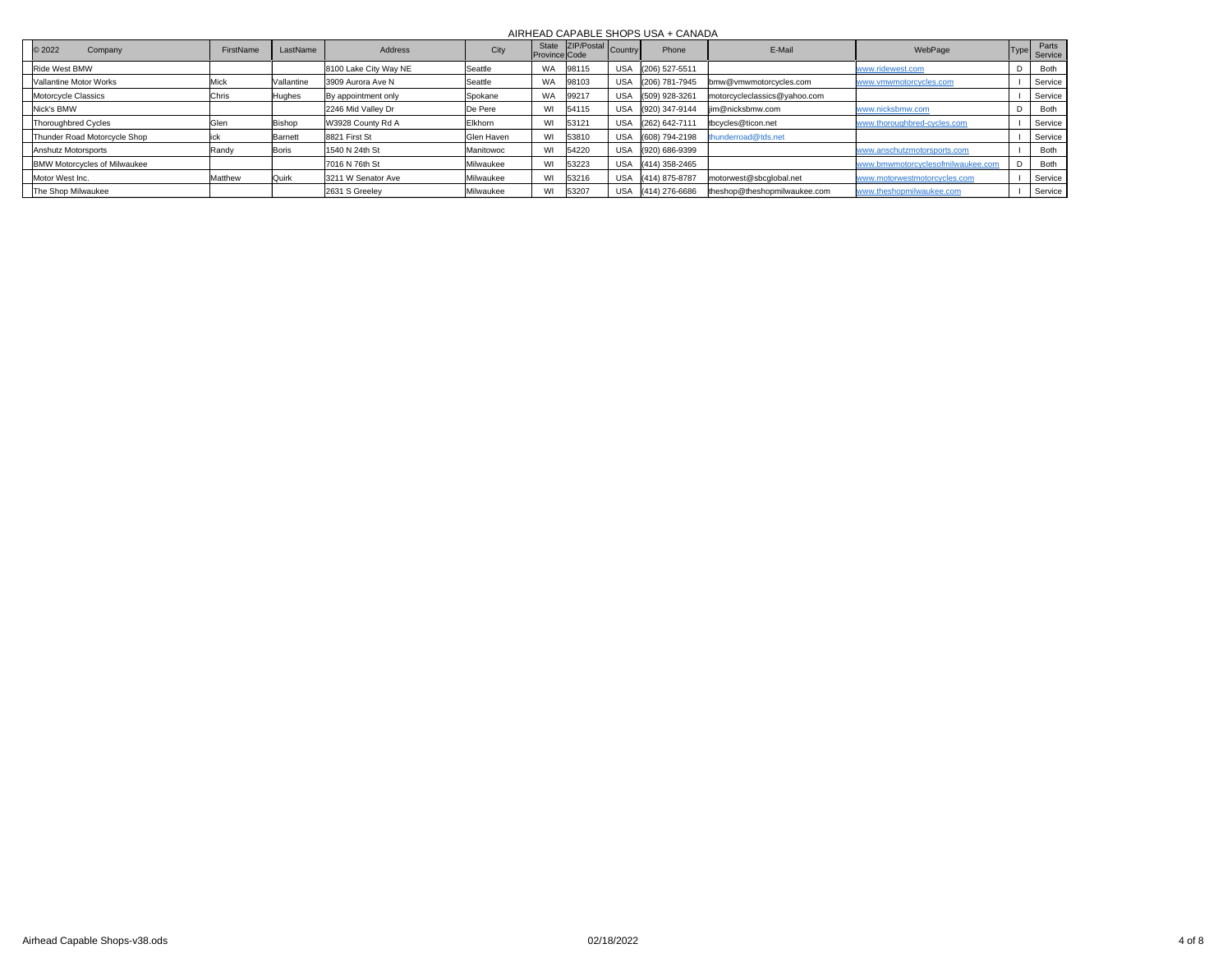| Notes                                             |
|---------------------------------------------------|
| BMW trained mechanic                              |
| BMW trained mechanic                              |
| All 247 models                                    |
| All models                                        |
| All models                                        |
| All models                                        |
| 25 yr BMW experience /5 to present                |
| & Restoration Prewar to /6                        |
| All models                                        |
| /5 to /7                                          |
|                                                   |
| All models                                        |
|                                                   |
| 20 yrs Airhead experience                         |
| /2 through early K                                |
|                                                   |
| 20 yr BMW experience                              |
| 20 yr BMW experience                              |
| /5 to /7 & Vintage British                        |
| /2 to /7 electrical items                         |
|                                                   |
| Services BMW's only                               |
| /2 to present                                     |
| /2 to present                                     |
| 22 yr BMW experience                              |
|                                                   |
| /5 to /7 Parts & Restores /3 to /7                |
| /5 to present<br>/2 to /7 37 yrs experience       |
| $\overline{Al}$                                   |
|                                                   |
| All airheads<br>All                               |
|                                                   |
| Years of Airhead experience<br>Parts & tires only |
| 1975 to Present                                   |
|                                                   |
| Used BMW parts                                    |
|                                                   |
| /5 to /7 & early K                                |
| /5 to /7 & Restoration                            |
| /2 Specialist as well as later models             |
| New & Used Parts                                  |
| All airheads                                      |
| All Transmissions                                 |
| All models                                        |
| All airheads                                      |
| 1970 on                                           |
| All models                                        |
| All                                               |
| European Service & Restorer                       |
| 19 yr BMW experience                              |
| Component repairs only (trans, etc)               |
|                                                   |
| All airheads                                      |
| Father/son /2 to present                          |
|                                                   |
|                                                   |
|                                                   |
| All                                               |
| Airhead Starting & Charging                       |
| /2 to /7 & Restoration                            |
| 30 yr BMW experience                              |
| All BMW's                                         |
| /2 to present                                     |

BMW Certified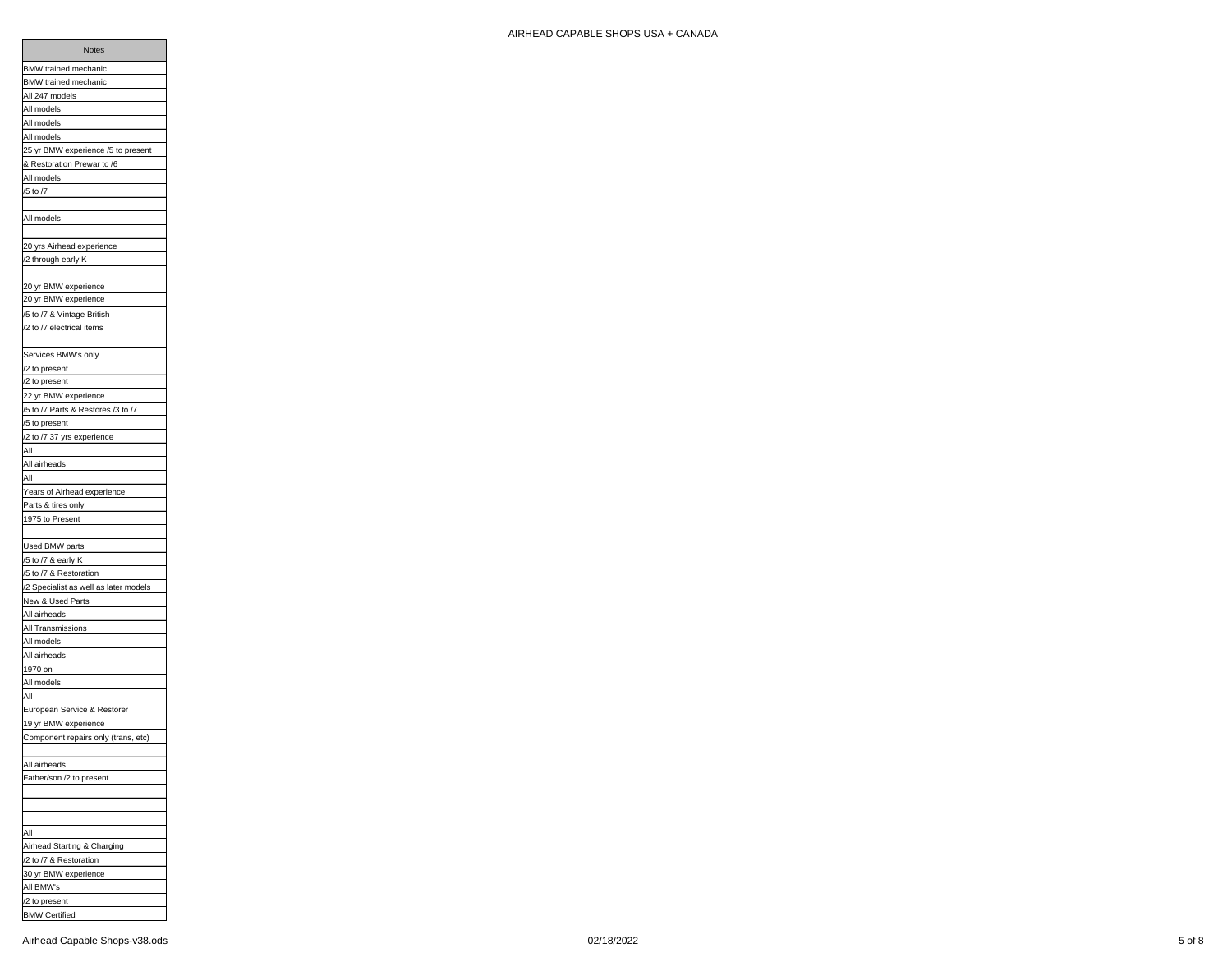| All airheads                       |
|------------------------------------|
| BMW & Guzzi Service/Repair         |
| /2 to present                      |
| All airheads                       |
|                                    |
| <b>Basic mechanic</b>              |
| All airheads & Early K             |
| /2 to /7 Parts                     |
|                                    |
| /2 to /7 Service & Restoration     |
| All airheads                       |
| /2 to present                      |
|                                    |
| 28 yr BMW experience               |
| All airheads                       |
| All airheads                       |
| Also makes wiring harnesses /2-/7  |
| Specializes in 1970-95 airheads    |
| /2 to present                      |
| All European Vintage & Airheads    |
| All airheads by appointment        |
| /2 to present                      |
| All airheads                       |
| Primarily Airhead restorations     |
| All years                          |
| All airheads                       |
| Many year BMW dealer               |
| All models                         |
| Electrical Parts & Stainless bolts |
| All models                         |
|                                    |
|                                    |
| All airheads                       |
| All models                         |
| /2 to present                      |
| All models                         |
| All models                         |
|                                    |
|                                    |
| All models since 1964              |
|                                    |
| /2 to present                      |
|                                    |
| /2 to present, Ural & Whizzer      |
| All airheads                       |
| /2 to /7                           |
| 23 yr BMW - all airheads           |
| /2 to /7                           |
| All BMW's                          |
| 17 yr BMW /2 to present            |
| All airheads                       |
| /2 to present                      |
|                                    |
| /2-/7 & Restoration                |
| BMW Service by appointment         |
| /5 to early K                      |
| All airheads                       |
|                                    |
| /2 to Present                      |
| All models<br>All airheads         |
|                                    |

Notes

Parts from 1955-1998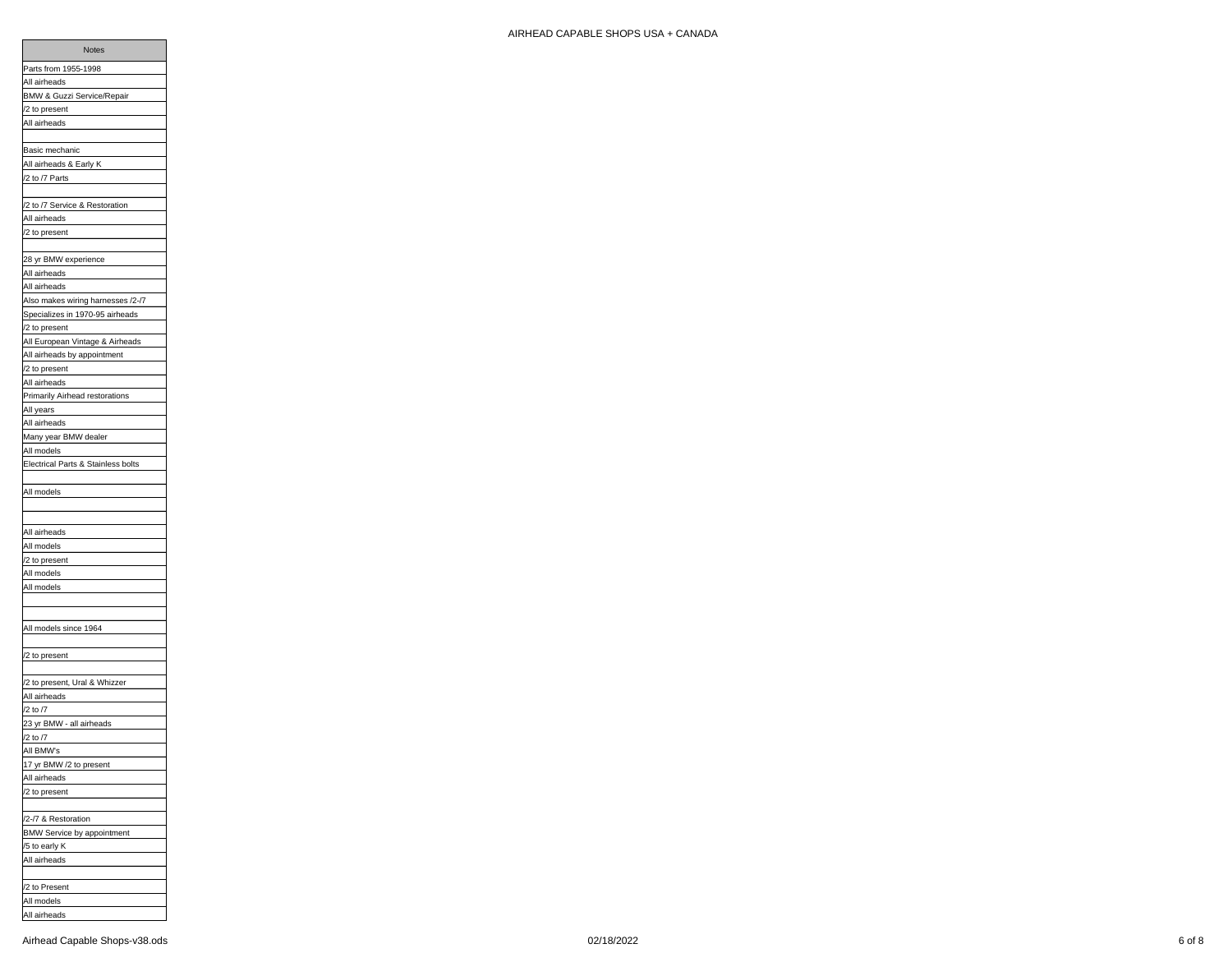| /2 to Present                        |
|--------------------------------------|
| 30 yr BMW experience all models      |
|                                      |
| /2 to present                        |
| All airheads                         |
| <b>BMW Tech employed</b>             |
|                                      |
| New & Used airhead parts             |
| /2 to /7                             |
| experienced BMW mechanic             |
|                                      |
| /2 to present                        |
|                                      |
| /5 to /7                             |
| /5 to present                        |
| All airheads                         |
|                                      |
| /5 to early K Cell: (717)715-4477    |
|                                      |
| 1970-1995 Service & Restoration      |
| /2 to early K's. Master Mechanic     |
| Head reconditioning                  |
| <b>BMW &amp; Guzzi Service</b>       |
| /2 to present                        |
| 38 yr BMW expert - trans/rear drives |
|                                      |
| Appointment Only                     |
|                                      |
|                                      |
| 40 yr experience /2 to present       |
|                                      |
| All airheads - head work             |
| /5 to /7                             |
|                                      |
| Airheads & Sidecars                  |
| Pre-war up to 1985 airheads          |
| airheads & K                         |
| 13 yr BMW tech Pager:(713)916-0585   |
| Airhead parts                        |
| All airheads - emphasis on /5        |
|                                      |
| All airheads                         |
|                                      |
| All airheads                         |
| All models                           |
|                                      |
| All airheads                         |
| All airheads                         |
| All airheads                         |
| All Airheads /2 to 95                |
|                                      |
| /2 to Present                        |
| All BMW models                       |
|                                      |
| All airheads                         |
| Generalist for Repairs/Service       |
| /5 to /7                             |
| Airheads 70-95                       |
|                                      |
| /2 to /7 by appointment only         |
|                                      |
| Airhead Capable Shops-v38.ods        |
|                                      |

Notes 20 yr BMW experience /2 to early K

Parts & Service

Parts & Service All airheads & Guzzi /2 through 1969 only All BMW's